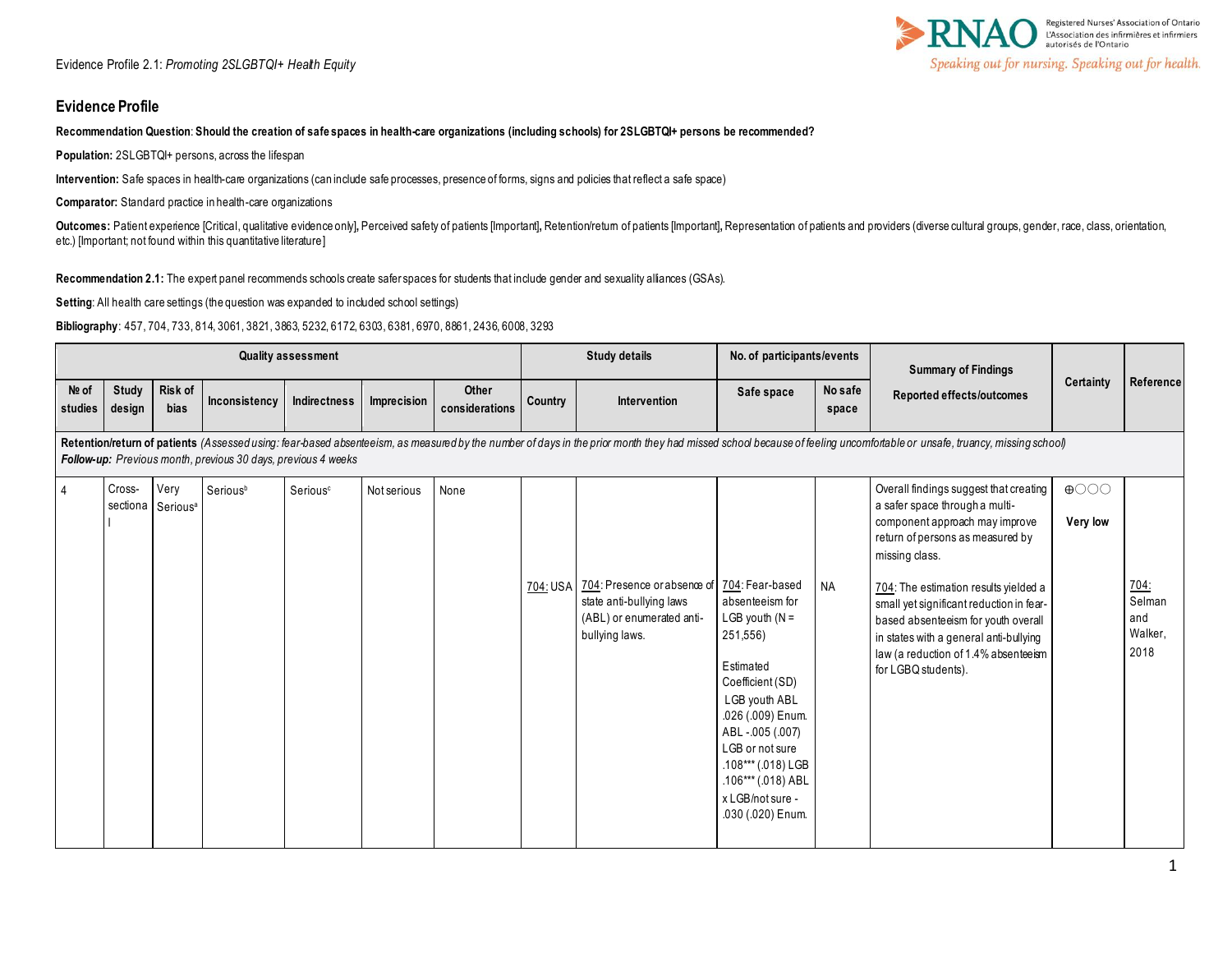



|                  |                        |                 |               | <b>Quality assessment</b> |             |                         |                     | <b>Study details</b>                                                                | No. of participants/events                                                                                                                                                                                                                                                                                                                 |                  | <b>Summary of Findings</b>                                                                                                                              |           |                                             |
|------------------|------------------------|-----------------|---------------|---------------------------|-------------|-------------------------|---------------------|-------------------------------------------------------------------------------------|--------------------------------------------------------------------------------------------------------------------------------------------------------------------------------------------------------------------------------------------------------------------------------------------------------------------------------------------|------------------|---------------------------------------------------------------------------------------------------------------------------------------------------------|-----------|---------------------------------------------|
| Nº of<br>studies | <b>Study</b><br>design | Risk of<br>bias | Inconsistency | Indirectness              | Imprecision | Other<br>considerations | Country             | Intervention                                                                        | Safe space                                                                                                                                                                                                                                                                                                                                 | No safe<br>space | Reported effects/outcomes                                                                                                                               | Certainty | Reference                                   |
|                  |                        |                 |               |                           |             |                         | 3061:<br><b>USA</b> | 3061: Presence or absence<br>of a Gender Sexuality<br>Alliance (GSA) in middle and  | ABL x LGB -.027<br>(.020)<br>3061: Missing<br>school                                                                                                                                                                                                                                                                                       |                  | 3061: GSA and anti-bullying policies<br>had null effect on missing school.                                                                              |           | 3061:<br>Kosciw,<br>Palmer,                 |
|                  |                        |                 |               |                           |             |                         |                     | high schools.                                                                       | <b>GSA</b> Interaction<br>term NR (p>0.05)<br>ANTI-BULLYING<br><b>POLICIES</b><br>Interaction tem NR<br>(p > 0.05)                                                                                                                                                                                                                         |                  |                                                                                                                                                         |           | Kull, et al.,<br>2013                       |
|                  |                        |                 |               |                           |             |                         | 5232:<br><b>USA</b> | 5232: Inclusive policies that<br>attend to sexual orientation<br>and genderidentity | 5232: The number<br>of sexual<br>orientation and<br>gender identity<br>(SOGI)-focused<br>policies was<br>associated with<br>lower truancy.<br>LGB youth<br>(adjusted OR<br>[AOR]=1.51,95%<br>CI [1.42-1.60]) and<br>transgender youth<br>(AOR=1.64, 95%<br>$[1.42 - 1.91]$ ) were<br>also more likely to<br>be truant (b=-.39,<br>p≤.001). |                  | 5232: SOGI-focused policies in<br>schools were associated with lower<br>truancy in LGB and transgender<br>youth.                                        |           | 5232: Day,<br>loverno,<br>Russell,<br>2019  |
|                  |                        |                 |               |                           |             |                         | 6970:<br><b>USA</b> | 6970: Two types of school<br>supports related to safe<br>spaces:                    | 6970: Final<br>Coefficient<br>Estimates and<br>Standard Errors:                                                                                                                                                                                                                                                                            |                  | 6970: There was a significant GSA<br>and sexual orientation interaction for<br>truancy. These simple main effects<br>indicated a pattern in which LGBTQ |           | 6970:<br>Poteat.<br>Sinclair,<br>DiGiovanni |

2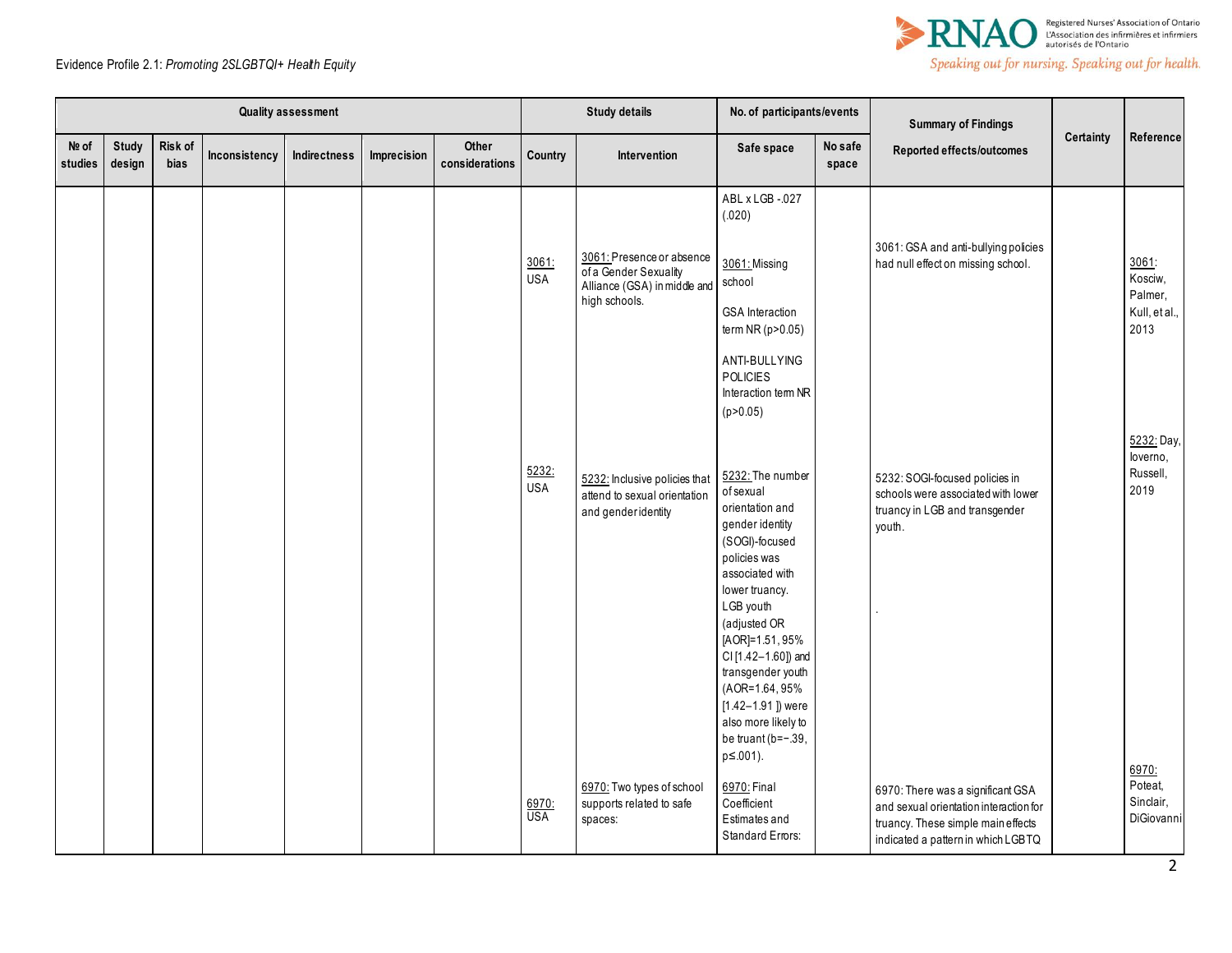

|                  |                                                      |                        |                                                                                  | <b>Quality assessment</b> |             |                                                                                                                |         | <b>Study details</b>                                                                                                                                                                                                                                                                                                                                                                                                                                                                                                                                                | No. of participants/events                                                                                                                                                                |                  | <b>Summary of Findings</b>                                                                                                                                                                                                                                                                                                                                                                                                                                                   |                                          |                                                   |
|------------------|------------------------------------------------------|------------------------|----------------------------------------------------------------------------------|---------------------------|-------------|----------------------------------------------------------------------------------------------------------------|---------|---------------------------------------------------------------------------------------------------------------------------------------------------------------------------------------------------------------------------------------------------------------------------------------------------------------------------------------------------------------------------------------------------------------------------------------------------------------------------------------------------------------------------------------------------------------------|-------------------------------------------------------------------------------------------------------------------------------------------------------------------------------------------|------------------|------------------------------------------------------------------------------------------------------------------------------------------------------------------------------------------------------------------------------------------------------------------------------------------------------------------------------------------------------------------------------------------------------------------------------------------------------------------------------|------------------------------------------|---------------------------------------------------|
| Nº of<br>studies | <b>Study</b><br>design                               | Risk of<br><b>bias</b> | Inconsistency                                                                    | <b>Indirectness</b>       | Imprecision | Other<br>considerations                                                                                        | Country | Intervention                                                                                                                                                                                                                                                                                                                                                                                                                                                                                                                                                        | Safe space                                                                                                                                                                                | No safe<br>space | <b>Reported effects/outcomes</b>                                                                                                                                                                                                                                                                                                                                                                                                                                             | Certainty                                | Reference                                         |
|                  |                                                      |                        |                                                                                  |                           |             |                                                                                                                |         | 1. GSA: Participants were<br>asked whether or not their<br>school had a gay-<br>straight alliance or similar<br>club addressing LGBT<br>student issues $(0 =$<br>school did not have a GSA;<br>$1 =$ school had a GSA).<br>2. Comprehensive<br>antibullying/harassment<br>policy: Students were asked LGBTQ:<br>whether or not their school<br>or district had an antibullying GSA:0.16<br>or harassment policy and, if<br>so, whether the policy<br>specifically included<br>protections based on sexual<br>orientation or gender identity<br>or gender expression | Truancy:<br>GSA and sexual<br>orientation: -. 08**<br>(.03)<br>**p < .01<br><b>Estimated Means</b><br>for Simple Main<br>Effects<br><b>GSA and Sexual</b><br>Orientation:<br>No GSA: 0.27 |                  | youth in schools with GSAs reported<br>lower truancy.                                                                                                                                                                                                                                                                                                                                                                                                                        |                                          | et al.,<br>2012                                   |
|                  |                                                      |                        | general victimization, threatened or injured with a weapon, bias-based bullying) |                           |             | Follow-up: 1 year (prospective study), Previous year, past school year, past 30 days (cross-sectional studies) |         |                                                                                                                                                                                                                                                                                                                                                                                                                                                                                                                                                                     |                                                                                                                                                                                           |                  | Perceived safety of patients (Assessed using: sexual assault, homophobic discrimination, self-reported victimization, homophobic bullying and school safety, homophobic victimization, fear for safety, homophobic remarks, pe                                                                                                                                                                                                                                               |                                          |                                                   |
| 16               | Cross-<br>sectiona<br>1(15)<br>Prospec<br>tive $(1)$ |                        | Serious <sup>d</sup> Not serious <sup>e</sup>                                    | Seriousf                  | Not serious | None                                                                                                           |         | 457: USA 457: The exposure of<br>interest was being denied<br>access to identity-congruen<br>school restrooms and/or<br>locker rooms by school staff                                                                                                                                                                                                                                                                                                                                                                                                                | 457: Sexual<br>assault RR<br>unrestricted vs<br>restricted<br>transgender boys<br>1.26 (95% CI:<br>$1.02 - 1.52$ ; P =<br>.042)                                                           | <b>NA</b>        | Overall, 16 studies examined<br>perceived safety through a variety of<br>outcome measures including bullying<br>or victimization, fear for safety and<br>assault. In the majority of studies<br>presences of safer spaces in schools<br>was associated with an increase in<br>perceived safety.<br>457: Unrestricted bathroom and<br>locker room access was associated<br>with decreased sexual assault among<br>transgender boys, transgender girls<br>and non-binary AFAB. | $\oplus \oplus \bigcirc \bigcirc$<br>Low | 457:<br>Murchison,<br>Agenor,<br>Reisner,<br>2019 |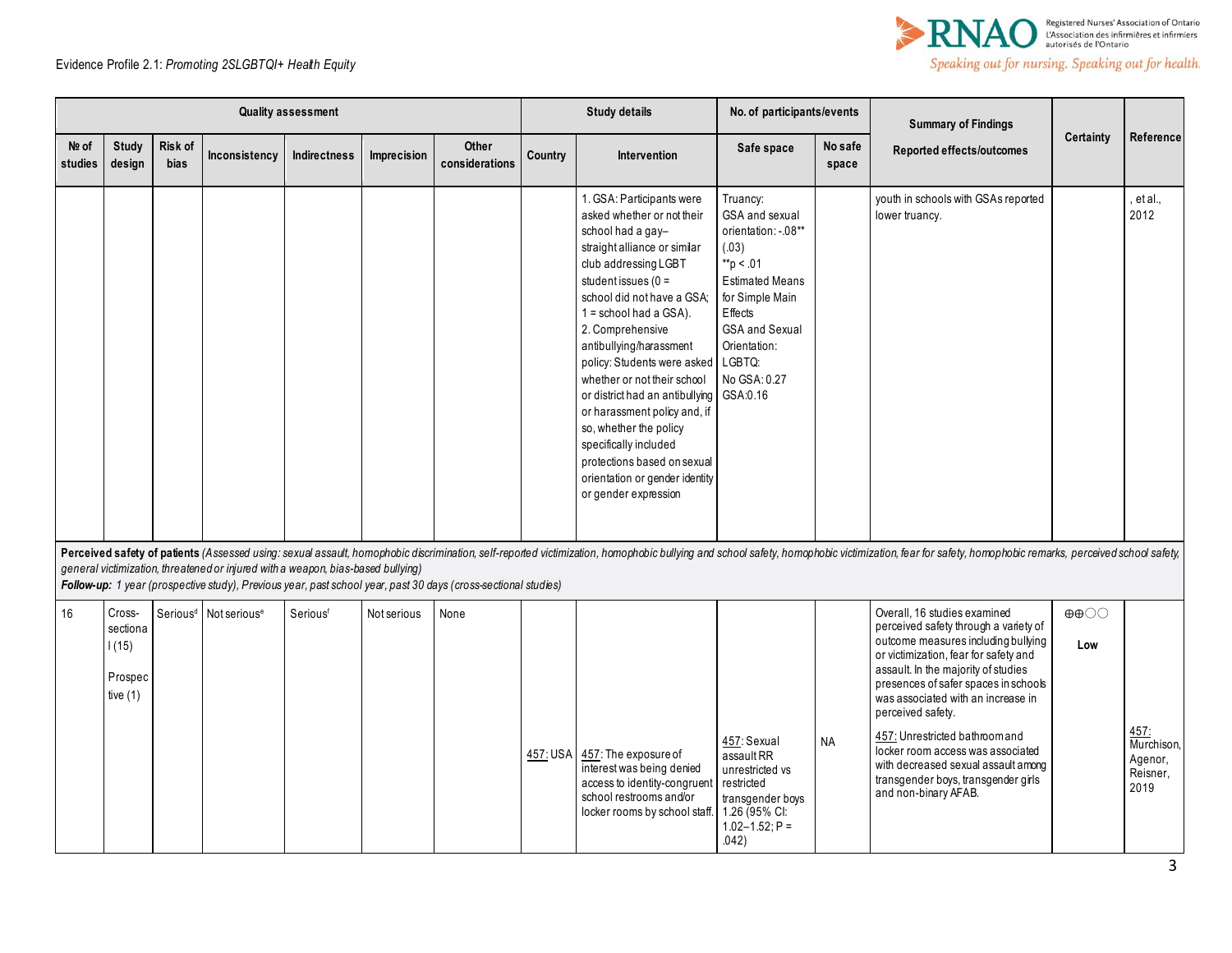

|                  |                 |                 |               | <b>Quality assessment</b> |             |                         |          | <b>Study details</b>                                                                                                                                                                                                                                                                                        | No. of participants/events                                                                                                                                                                                                                                                                                                  |                  | <b>Summary of Findings</b>                                                                                                           |           |                                                     |
|------------------|-----------------|-----------------|---------------|---------------------------|-------------|-------------------------|----------|-------------------------------------------------------------------------------------------------------------------------------------------------------------------------------------------------------------------------------------------------------------------------------------------------------------|-----------------------------------------------------------------------------------------------------------------------------------------------------------------------------------------------------------------------------------------------------------------------------------------------------------------------------|------------------|--------------------------------------------------------------------------------------------------------------------------------------|-----------|-----------------------------------------------------|
| Nº of<br>studies | Study<br>design | Risk of<br>bias | Inconsistency | <b>Indirectness</b>       | Imprecision | Other<br>considerations | Country  | Intervention                                                                                                                                                                                                                                                                                                | Safe space                                                                                                                                                                                                                                                                                                                  | No safe<br>space | Reported effects/outcomes                                                                                                            | Certainty | Reference                                           |
|                  |                 |                 |               |                           |             |                         |          |                                                                                                                                                                                                                                                                                                             | nonbinary AFAB<br>youth 1.42<br>(95% CI: 1.10-<br>$1.78; P = .012$<br>transgender girls<br>2.49 (95% CI:<br>$1.11 - 4.28$ ; P =<br>.027)<br>nonbinary AMAB<br>$(P = .673)$ .                                                                                                                                                |                  |                                                                                                                                      |           |                                                     |
|                  |                 |                 |               |                           |             |                         | 704: USA | 704: Presence or absence o<br>state anti-bullying laws<br>(ABL) or enumerated anti-<br>bullying laws.                                                                                                                                                                                                       | 704: Bullying<br>victimization for<br>LGB youth $(N =$<br>242,827)<br>Estimated<br>coefficient (SD)<br>ABL-009 (.019)<br>Enum. ABL .005<br>(.013)<br>LGB .222*** (.023)<br>LGB .222*** (.023)<br>ABL x LGB - 055*<br>(.023) Enum. ABL<br>x LGB - 056* (.023)                                                                |                  | 704: The existence of a general anti-<br>bullying law meant that roughly 6.4%<br>fewer LGB students were bullied in a<br>given year. |           | 704<br>Seelman<br>and<br>Walker,<br>2018            |
|                  |                 |                 |               |                           |             |                         | 733: USA | 733: Intervention was<br>LGBTQ affirming school<br>climate defined by LGBTQ<br>support, the presence of a<br>gay-straight alliance (GSA),<br>the presence of LGBTQ<br>issues in the curriculum, the<br>presence of enumerated<br>anti-bullying policies, peer<br>intervention, and teacher<br>intervention. | 733: Within the<br><b>LGBTQ</b><br>subsample.<br>independent<br>samples t-test<br>results indicated<br>a significantly<br>higher mean<br>LGBTQ<br>victimization score<br>among students<br>who reported a<br>$GSA (M = 1.61,$<br>SD= .95), when<br>compared to<br>students who did<br>not report a GSA<br>$(M = 1.25, SD =$ |                  | 733: Victimizaiton was decreased<br>with when a GSA was present. Anti-<br>bullying policies had a null effect on<br>victimization.   |           | 733: De<br>$Pedro$ ,<br>Lynch &<br>Esqueda,<br>2018 |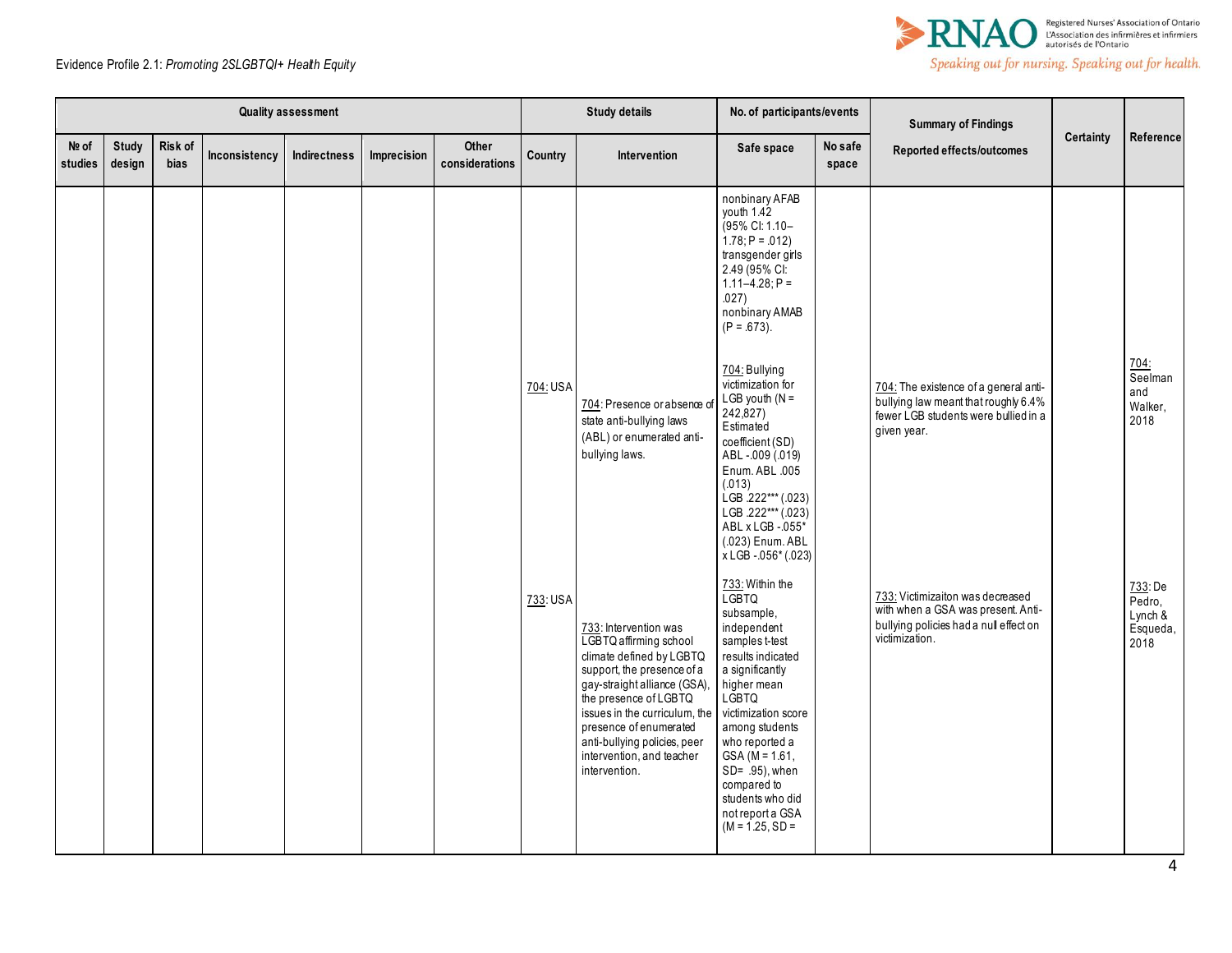

|                  |                        |                 |               | <b>Quality assessment</b> |             |                                |                                 | <b>Study details</b>                                                                                                                                                                                                                                                                                                                                                                                                                                                                                                                                                                                                                                                                                                                                                                                                                                                                                                                                                                                                                                                     | No. of participants/events                                                                                                                                                                                                                                                                                                                                                                                                                                                                                                                                                                                                 |                  | <b>Summary of Findings</b>                                                                                                                                                                                                                                                                                                 |                  |                                                                                                                |
|------------------|------------------------|-----------------|---------------|---------------------------|-------------|--------------------------------|---------------------------------|--------------------------------------------------------------------------------------------------------------------------------------------------------------------------------------------------------------------------------------------------------------------------------------------------------------------------------------------------------------------------------------------------------------------------------------------------------------------------------------------------------------------------------------------------------------------------------------------------------------------------------------------------------------------------------------------------------------------------------------------------------------------------------------------------------------------------------------------------------------------------------------------------------------------------------------------------------------------------------------------------------------------------------------------------------------------------|----------------------------------------------------------------------------------------------------------------------------------------------------------------------------------------------------------------------------------------------------------------------------------------------------------------------------------------------------------------------------------------------------------------------------------------------------------------------------------------------------------------------------------------------------------------------------------------------------------------------------|------------------|----------------------------------------------------------------------------------------------------------------------------------------------------------------------------------------------------------------------------------------------------------------------------------------------------------------------------|------------------|----------------------------------------------------------------------------------------------------------------|
| Nº of<br>studies | <b>Study</b><br>design | Risk of<br>bias | Inconsistency | Indirectness              | Imprecision | <b>Other</b><br>considerations | Country                         | Intervention                                                                                                                                                                                                                                                                                                                                                                                                                                                                                                                                                                                                                                                                                                                                                                                                                                                                                                                                                                                                                                                             | Safe space                                                                                                                                                                                                                                                                                                                                                                                                                                                                                                                                                                                                                 | No safe<br>space | <b>Reported effects/outcomes</b>                                                                                                                                                                                                                                                                                           | <b>Certainty</b> | Reference                                                                                                      |
|                  |                        |                 |               |                           |             |                                | 814: USA<br>3061:<br><b>USA</b> | 814: Six practices that are<br>thought to contribute to a<br>supportive/welcoming<br>climate for LGBT students.<br>Climate indicators included<br>(1) having a point person in<br>the school for LGBT student<br>issues, (2) displaying<br>content<br>specific to sexual orientation<br>where students can see it<br>(e.g.,<br>bulletin boards, posters,<br>LGBT figures in history), (3)<br>having<br>a gay-straight alliance (GSA<br>or similar club, (4) providing<br>professional development<br>about LGBTstudent issues,<br>(5) providing professional<br>development around LGBT<br>inclusion in curriculum and<br>school climate, and (6)<br>discussing bullying<br>based on sexual orientation<br>with students.<br>3061: Two types of school<br>supports relevant to safe<br>spaces:<br>1. GSA: Participants were<br>asked whether or not their<br>school had a gay-<br>straight alliance or similar<br>club addressing LGBT<br>student issues $(0 = school$<br>did not have a GSA; $1 =$<br>school had a GSA).<br>4. Comprehensive<br>antibullying/harassment | .66); t(146) D 2.51,<br>$p < .05$ ).<br>814: Students<br>attending schools<br>with more<br>supportive<br>LGBT climate had<br>significantly lower<br>odds of<br>relational bullying<br>victimization (OR =<br>.96;<br>CI: 92-.99),<br>physical bullying<br>$perpetration (OR =$<br>.93;<br>Cl: .89-.98), and<br>sexual orientation-<br>based harassment<br>$(OR = .95; CI: .91 -$<br>.998) when<br>compared to<br>students<br>attending schools<br>with less<br>supportive LGBT<br>climate.<br>3061: GSA:<br>Interaction term -<br>$0.04$ ( $p < 0.05$ )<br>ANTI-BULLYING<br>POLICIES:<br>Interaction term NR<br>(p > 0.05) |                  | 814: Students attending schools with<br>more supportive climates had higher<br>perceived safety on relational and<br>physical bullying and sexual-based<br>harassment.<br>3061: Having a GSA in school was<br>related to a decreased incidence of<br>anti-LGBT victimization. Anti-bullying<br>policies had a null effect. |                  | 814.<br>Gower.<br>Forster,<br>Gloppen,<br>et al., 2018<br>3061:<br>Kosciw,<br>Palmer,<br>Kull, et al.,<br>2013 |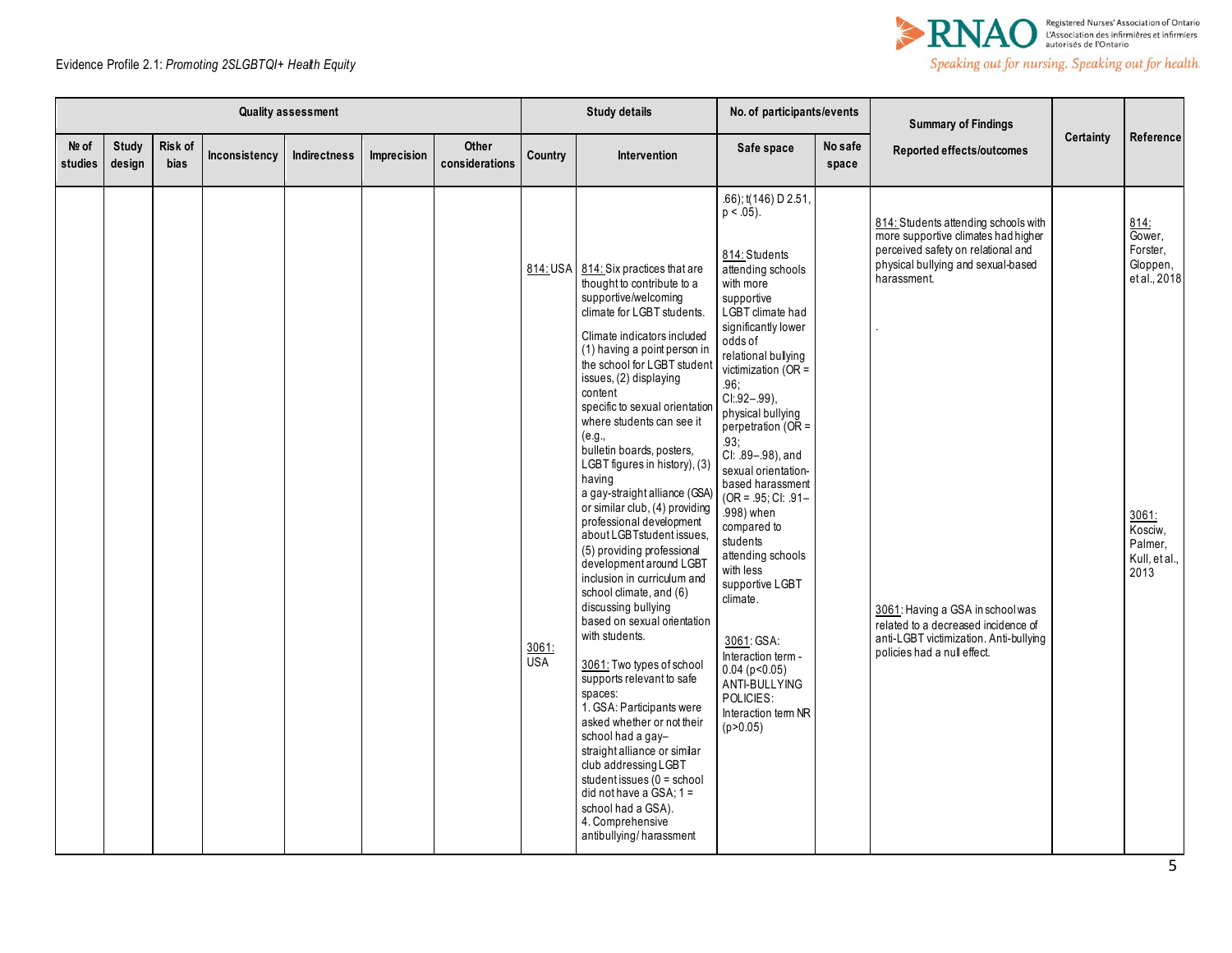

|                  |                        |                 |               | <b>Quality assessment</b> |             |                                |                 | <b>Study details</b>                                                                                                                                                                                                                                                                                                                                                                                                                                                                                                                                                                                                                                                                                                           | No. of participants/events                                                                                                                                                                                                                                                                                                                                                                                                                                                                                                                                                                                   |                  | <b>Summary of Findings</b>                                                                                                                                                                                                                                                                                                |           |                                                                 |
|------------------|------------------------|-----------------|---------------|---------------------------|-------------|--------------------------------|-----------------|--------------------------------------------------------------------------------------------------------------------------------------------------------------------------------------------------------------------------------------------------------------------------------------------------------------------------------------------------------------------------------------------------------------------------------------------------------------------------------------------------------------------------------------------------------------------------------------------------------------------------------------------------------------------------------------------------------------------------------|--------------------------------------------------------------------------------------------------------------------------------------------------------------------------------------------------------------------------------------------------------------------------------------------------------------------------------------------------------------------------------------------------------------------------------------------------------------------------------------------------------------------------------------------------------------------------------------------------------------|------------------|---------------------------------------------------------------------------------------------------------------------------------------------------------------------------------------------------------------------------------------------------------------------------------------------------------------------------|-----------|-----------------------------------------------------------------|
| Nº of<br>studies | <b>Study</b><br>design | Risk of<br>bias | Inconsistency | Indirectness              | Imprecision | <b>Other</b><br>considerations | Country         | Intervention                                                                                                                                                                                                                                                                                                                                                                                                                                                                                                                                                                                                                                                                                                                   | Safe space                                                                                                                                                                                                                                                                                                                                                                                                                                                                                                                                                                                                   | No safe<br>space | Reported effects/outcomes                                                                                                                                                                                                                                                                                                 | Certainty | Reference                                                       |
|                  |                        |                 |               |                           |             |                                | 3821:<br>Canada | policy: Students were asked<br>whether or not their school<br>or district had an antibullying<br>or harassment<br>policy and, if so, whether the<br>policy specifically included<br>protections based on sexual<br>orientation or gender identity<br>or gender expression.<br>3821: "Out in Schools"<br>programs delivered at<br>various schools across<br>British Columbia since 2004<br>A program designed to<br>reduce sexual orientation<br>prejudice and foster<br>inclusive school attitudes.<br>This is a LGBTQ film-based<br>intervention that presents<br>the film and then hosts<br>facilitated dialogues about<br>the film afterwards,<br>discussing themes of<br>gender, sexuality and<br>LGBTQ lived experiences. | 3821:<br>Relationships<br>between BCAHS<br>health outcome<br>measure and the #<br>of Interventions<br>offered from 2009-<br>2013 for LGB<br>students.<br>Odds Ratios (95%<br>CI):<br>$* p < 0.5$<br>1. Discrimination<br>LGB students:<br>Unadjusted:<br>Boys: 0.87 (0.72,<br>1.06)<br>Girls: 0.88 (0.77,<br>1.01<br>Adjusted:<br>Boys: 0.89 (0.73,<br>1.08<br>Girls: 0.92 (0.80,<br>1.06)<br>2. Bullying<br>Teased/Harassed<br>in last year:<br>Unadjusted:<br>Boys: 0.82 (0.67,<br>$(1.00)^*$<br>Girls: 0.89 (0.80,<br>$0.99)$ *<br>Adjusted:<br>Boys: 0.84 (0.68,<br>1.02)<br>Girls: 0.92 (0.82,<br>1.03) |                  | 3821: Out in Schools appears to have<br>an additive contribution to reducing<br>orientation prejudice and improving<br>LGB student wellbeing within schools.<br>Out in Schools presentations were<br>associated with reduced odds of LGB<br>students experiencing discrimination,<br>and LGB girl students being bullied. |           | 3821:<br>Burk, Park<br>&<br>Saewyc,<br>2018<br>3863: Li,<br>Wu, |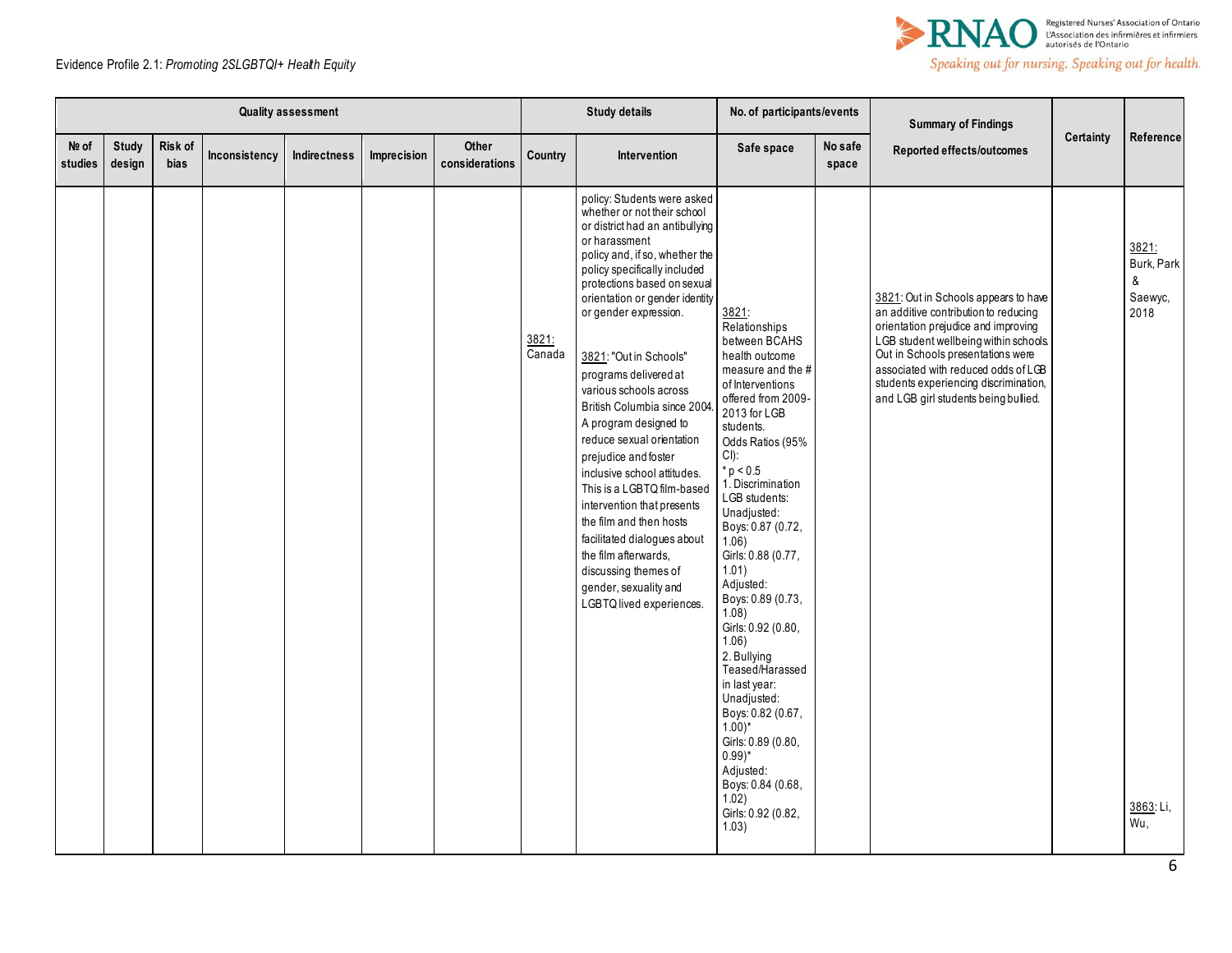



|                  |                        |                 |               | <b>Quality assessment</b> |             |                         |                                     | <b>Study details</b>                                                                                                                                                                                                                                                                                                | No. of participants/events                                                                                                                                                                                                                                                                                                                                                                                                                                                                                                                                                                                                                                                                                                                                                |                  | <b>Summary of Findings</b>                                                                                                                                                                                                                                    |                  |                                                                                                                            |
|------------------|------------------------|-----------------|---------------|---------------------------|-------------|-------------------------|-------------------------------------|---------------------------------------------------------------------------------------------------------------------------------------------------------------------------------------------------------------------------------------------------------------------------------------------------------------------|---------------------------------------------------------------------------------------------------------------------------------------------------------------------------------------------------------------------------------------------------------------------------------------------------------------------------------------------------------------------------------------------------------------------------------------------------------------------------------------------------------------------------------------------------------------------------------------------------------------------------------------------------------------------------------------------------------------------------------------------------------------------------|------------------|---------------------------------------------------------------------------------------------------------------------------------------------------------------------------------------------------------------------------------------------------------------|------------------|----------------------------------------------------------------------------------------------------------------------------|
| Nº of<br>studies | <b>Study</b><br>design | Risk of<br>bias | Inconsistency | Indirectness              | Imprecision | Other<br>considerations | Country                             | Intervention                                                                                                                                                                                                                                                                                                        | Safe space                                                                                                                                                                                                                                                                                                                                                                                                                                                                                                                                                                                                                                                                                                                                                                | No safe<br>space | Reported effects/outcomes                                                                                                                                                                                                                                     | <b>Certainty</b> | Reference                                                                                                                  |
|                  |                        |                 |               |                           |             |                         | 3863:<br>Canada<br>$rac{5232}{USA}$ | 3863: Researchers<br>conducted multiple group,<br>multiple level (MG-ML)<br>analysis to examine the<br>relation between GSA length<br>and school-level perceived<br>safety among LGB students<br>within and across the three<br>survey cycles<br>5232: Presence or absence<br>of GSA in middle and high<br>schools. | 3863: Increased<br>GSA length<br>significantly<br>predicted<br>increased school-<br>level perceived<br>safety among LGB<br>students ( $b = 1.57$ ,<br>$SE = 0.21$ , $p < .001$ ).<br>When school-level<br>perceived safety<br>was standardized,<br>the corresponding<br>estimate was 0.32;<br>that is, for every<br>one more year<br>since the GSA was<br>established, there<br>was a 0.32 SD<br>increase in<br>standardized<br>school-level<br>perceived safety<br>among LGB<br>students.<br>5232: Sexual<br>orientation<br>moderated the<br>relationship<br>between SOGI-<br>focused policies in<br>schools and: 1.<br>Victimization<br>$(b=-.12, p=.002)$<br>2. Bullying: SOG<br>bullying<br>(AOR=.93, CI[.87-<br>$.99$ ])<br>3. School climate:<br>$(b=03, p\le 001)$ |                  | 3863: Perceived school safety<br>increased as GSA length increased.<br>5232: SOGI-focused policies were<br>associated with less victimization and,<br>to a modest extent, with less SOG-<br>bullying for LGB youth.<br>6172: Youth were less likely to report |                  | Marshall,<br>et al., 2019<br>5232: Day<br>loverno,<br>Russell,<br>2019<br>6172: Day,<br>Fish,<br>Grossman,<br>et al., 2019 |
|                  |                        |                 |               |                           |             |                         | $rac{6172}{USA}$                    |                                                                                                                                                                                                                                                                                                                     |                                                                                                                                                                                                                                                                                                                                                                                                                                                                                                                                                                                                                                                                                                                                                                           |                  | experiencing frequent homophobic<br>and gender-based bullying in schools<br>with GSA's and/or LGBTQ-focused                                                                                                                                                   |                  |                                                                                                                            |

7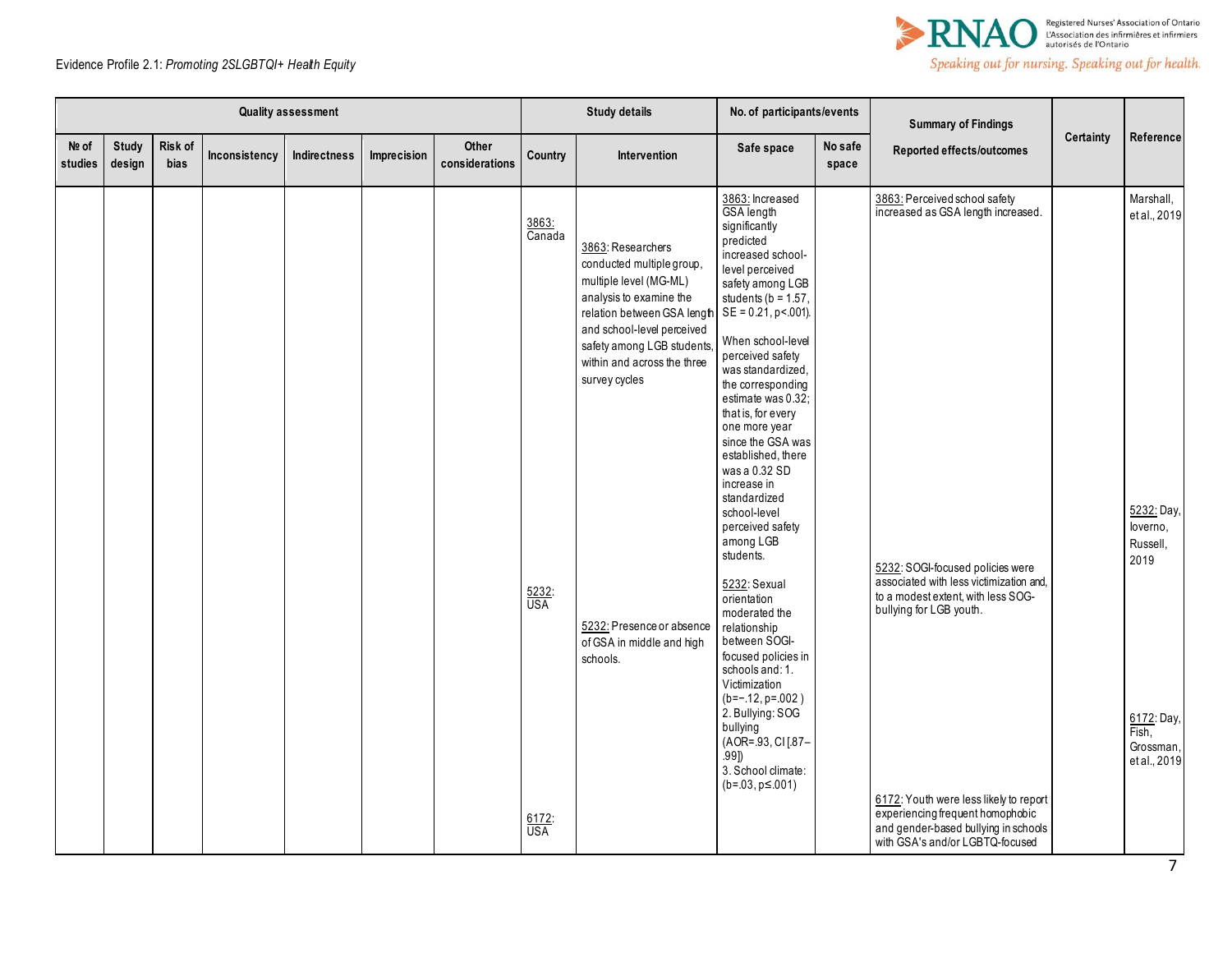

|                  |                        |                 |               | <b>Quality assessment</b> |             |                         |         | <b>Study details</b>                     | No. of participants/events                                                                                                                                                                                                                                                                                                                                                                                                                                                                                                                                                                                                                                                                                                                                               |                  | <b>Summary of Findings</b>                                                                                                                       |           |                              |
|------------------|------------------------|-----------------|---------------|---------------------------|-------------|-------------------------|---------|------------------------------------------|--------------------------------------------------------------------------------------------------------------------------------------------------------------------------------------------------------------------------------------------------------------------------------------------------------------------------------------------------------------------------------------------------------------------------------------------------------------------------------------------------------------------------------------------------------------------------------------------------------------------------------------------------------------------------------------------------------------------------------------------------------------------------|------------------|--------------------------------------------------------------------------------------------------------------------------------------------------|-----------|------------------------------|
| Nº of<br>studies | <b>Study</b><br>design | Risk of<br>bias | Inconsistency | Indirectness              | Imprecision | Other<br>considerations | Country | Intervention                             | Safe space                                                                                                                                                                                                                                                                                                                                                                                                                                                                                                                                                                                                                                                                                                                                                               | No safe<br>space | Reported effects/outcomes                                                                                                                        | Certainty | Reference                    |
|                  |                        |                 |               |                           |             |                         |         | 6172: GSAs and<br>LGBTQ-focused policies | 6172: Logistic<br>Regression<br>Analysis<br>GSA only (no<br>policy)<br>Homophobic<br>bullying:<br>(OR 1.33, [95% CI<br>$0.76 - 2.33$ ]<br>Gender-Based<br>Bullying:<br>(OR 1.12, [[95% CI<br>$0.59 - 2.15$ ]<br>GSA, LGBTQ-<br>focused policies<br>unsure<br>Homophobic<br>bullying:<br>(OR 0.45, [95% CI<br>$0.28 - 0.70$ ]) p < 001<br>Gender-Based<br>Bullying:<br>(OR 0.50, [95% CI<br>$0.30 - 0.84$ ])<br>$p = 0.01$<br>LGBTQ-focused<br>Policies only (no<br>GSA)<br>Homophobic<br>bullying:<br>(OR 0.37, [95% CI<br>$0.19 - 0.71$ ]<br>$p = 01$<br>Gender-Based<br>bullying:<br>(OR 0.62, [(95% CI<br>$0.31 - 1.23$<br>GSA & LGBTQ-<br>focused policies:<br>Homophobic<br>bullying:<br>(OR 0.55, [95% CI<br>$0.36 - 0.83$ ]) p= < 01<br>Gender-Based<br>bullying: |                  | policies. LGBTQ-focused policies<br>may be particularly effective for<br>addressing homophobic bullying, and<br>GSA's for gender-based bullying. |           | 6303:<br>Saewyc,<br>Konishi, |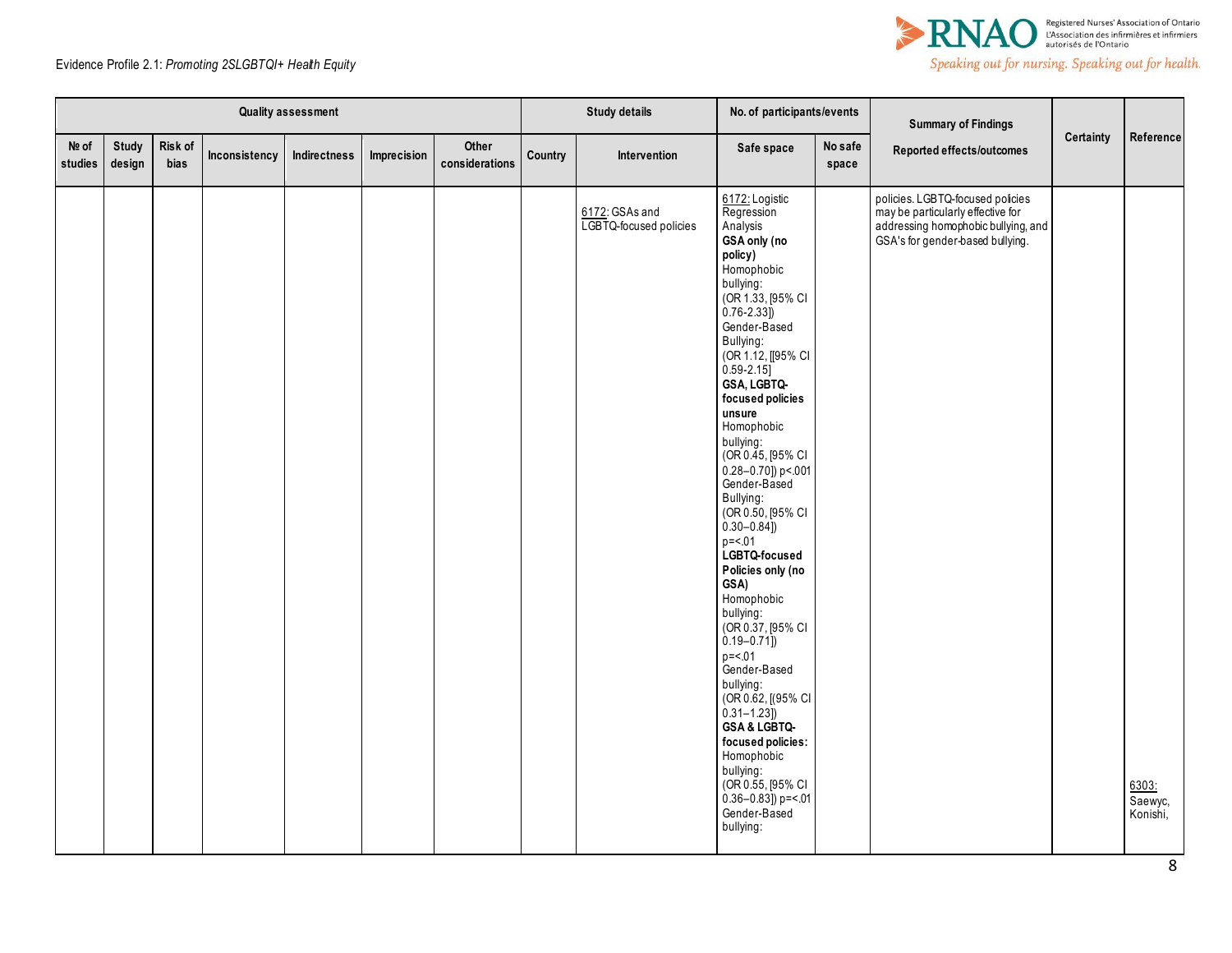



| Risk of<br><b>Study</b><br>Other<br>No safe<br>Nº of<br>Safe space<br>Indirectness<br>Country<br>Intervention<br>Inconsistency<br>Imprecision<br>considerations<br>design<br>bias<br>studies<br>space                                                                                                                                                                                                                                                                                                                                                                                                                                                                                                                                                                                                                                                                                                                                                                                                                                                                                                                                                                                    | Reported effects/outcomes                                                                                                                                                                                                                                                                                                                                                                                                                                                                                                                                                                             | Certainty | Reference                                                                                                                                            |
|------------------------------------------------------------------------------------------------------------------------------------------------------------------------------------------------------------------------------------------------------------------------------------------------------------------------------------------------------------------------------------------------------------------------------------------------------------------------------------------------------------------------------------------------------------------------------------------------------------------------------------------------------------------------------------------------------------------------------------------------------------------------------------------------------------------------------------------------------------------------------------------------------------------------------------------------------------------------------------------------------------------------------------------------------------------------------------------------------------------------------------------------------------------------------------------|-------------------------------------------------------------------------------------------------------------------------------------------------------------------------------------------------------------------------------------------------------------------------------------------------------------------------------------------------------------------------------------------------------------------------------------------------------------------------------------------------------------------------------------------------------------------------------------------------------|-----------|------------------------------------------------------------------------------------------------------------------------------------------------------|
| (OR 0.53, [95% CI<br>$0.33 - 0.86$ ]) p= <.05<br>6303:<br>Canada<br>6303: GSA's in high schools<br>6303: Relationship<br>and anti-homophobic<br>between presence<br>bullying<br>of<br>policies (existence and<br>GSAs or explicit<br>length of time since<br>school district<br>implementation)<br>policy<br>and sexual<br>orientation<br>discrimination<br>outcome among<br>LGB youth:<br>GSAs AOR, (95%<br>CI<br>LGB Boys 0.47<br>$(0.26 - 0.84)$ p < .05<br>LGB Girls 0.61<br>$(0.40 - 0.93)$ p < .05<br><b>Explicit SD Policy</b><br>LGB Boys 0.59<br>$(0.31 - 1.13)$<br>LGB Girls 0.75<br>6381:<br>$(0.46 - 1.21)$<br><b>USA</b><br>6381: Prospective study<br>6381: N= 327<br>examining the influence of<br>Mean homophobic<br>the presence of and<br>bullying: year 1:<br>participation in a GSA (Gay<br>1.44 (0.86) year 2:<br>Straight Alliance) on school<br>1.25 (0.57) $p <$<br>0.001 perceived<br>experiences.<br>safety: at school:<br>6970:<br>year 1:3.24 (0.77)<br><b>USA</b><br>year 2:3.36 (0.69)<br>$p = 0.023$<br>6970: Two types of school<br>6970: Final<br>supports related to safe<br>coefficient<br>spaces:<br>estimates and (SE)<br>General<br>victimization: | 6303: GSAs in schools were<br>associated with lower odds of sexual<br>orientation discrimination for both<br>LGB boys and girls. LGB boys and<br>girls in schools having both a GSA<br>and an anti-homophobic bullying<br>policy reported significantly lower<br>odds of discrimination.<br>6381: Participants reported slight<br>improvements over time related to the<br>experiences at school including fewer<br>experiences of homophobic bullying,<br>and more perceived safety at school.<br>6970: There were no GSA main or<br>interactive effects for general or<br>homophobic victimization. |           | Rose, et<br>al., 2014<br>6381:<br>loverno,<br>Belser,<br>Baiocco, et<br>al, 2016<br>6970:<br>Poteat.<br>Sinclair,<br>DiGiovanni<br>, et al.,<br>2012 |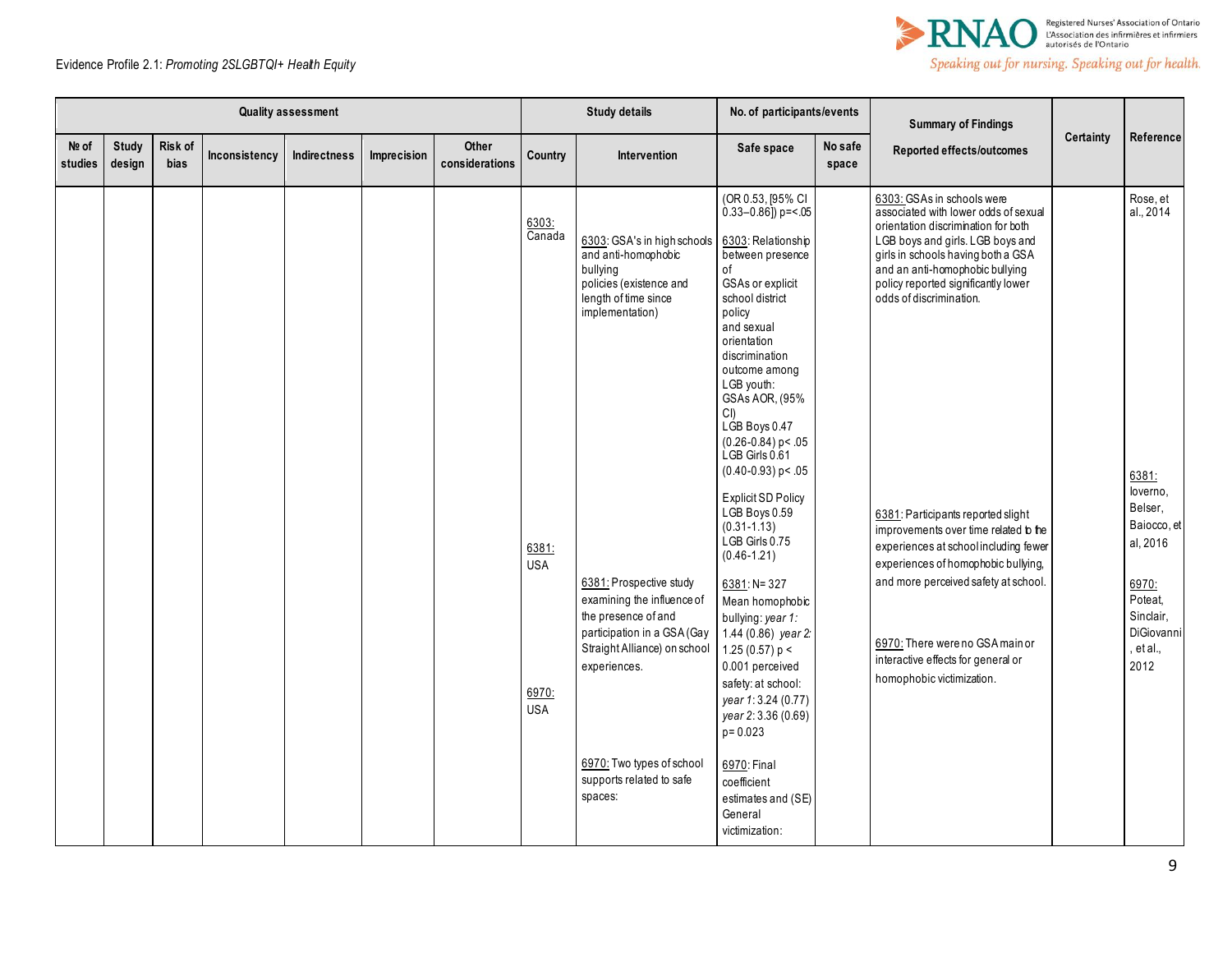

|                 |                        |                 |               | <b>Quality assessment</b> |             |                         |         | <b>Study details</b>                                                                                                                                                                                                                                                                                                                                                                                                                                                                                                                               | No. of participants/events                                                                                                                                                                                                                                                                                                                                                                                                                                                                                                                                                                                          |                  | <b>Summary of Findings</b> |           |           |
|-----------------|------------------------|-----------------|---------------|---------------------------|-------------|-------------------------|---------|----------------------------------------------------------------------------------------------------------------------------------------------------------------------------------------------------------------------------------------------------------------------------------------------------------------------------------------------------------------------------------------------------------------------------------------------------------------------------------------------------------------------------------------------------|---------------------------------------------------------------------------------------------------------------------------------------------------------------------------------------------------------------------------------------------------------------------------------------------------------------------------------------------------------------------------------------------------------------------------------------------------------------------------------------------------------------------------------------------------------------------------------------------------------------------|------------------|----------------------------|-----------|-----------|
| № of<br>studies | <b>Study</b><br>design | Risk of<br>bias | Inconsistency | Indirectness              | Imprecision | Other<br>considerations | Country | Intervention                                                                                                                                                                                                                                                                                                                                                                                                                                                                                                                                       | Safe space                                                                                                                                                                                                                                                                                                                                                                                                                                                                                                                                                                                                          | No safe<br>space | Reported effects/outcomes  | Certainty | Reference |
|                 |                        |                 |               |                           |             |                         |         | 1. GSA: Participants were<br>asked whether or not their<br>school had a gay-<br>straight alliance or similar<br>club addressing LGBT<br>student issues ( $0 =$<br>school did not have a GSA;<br>1 = school had a GSA).<br>2. Comprehensive<br>antibullying/harassment<br>policy: Students were asked<br>whether or not their school<br>or district had an antibullying<br>or harassment policy and, if<br>so, whether the policy<br>specifically included<br>protections based on sexual<br>orientation or gender identity<br>or gender expression | $GSA: .16*(.08) p <$<br>.05<br>Sexual Orientation:<br>.37 (.05) $p < 001$<br>Gender: .12 (.06)<br>Gender X S.O.: .02<br>(.07)<br>GSA X S.O.: .13<br>(.07)<br>GSA X Gender:<br>.02(.03)<br>Homophobic<br>victimization:<br>GSA: .03 (.06)<br>SO: $.90(.04) p <$<br>.001<br>Gender: .02 (.06)<br>Gender X<br>S.O.: GSA X S.O.:<br>.14(.06) p < .05<br>GSAX S.O.: .04<br>(.06)<br>GSA X Gender: 03<br>(.02)<br>Estimated means<br>for simple main<br>effects:<br>Homophobic<br>victimization:<br>Sexual Orientation<br>X Gender:<br>Heterosexual:<br>Male: 0.37<br>Female: 0.20<br>LGBTQ:<br>Male: 1.15<br>Female: .12 |                  |                            |           |           |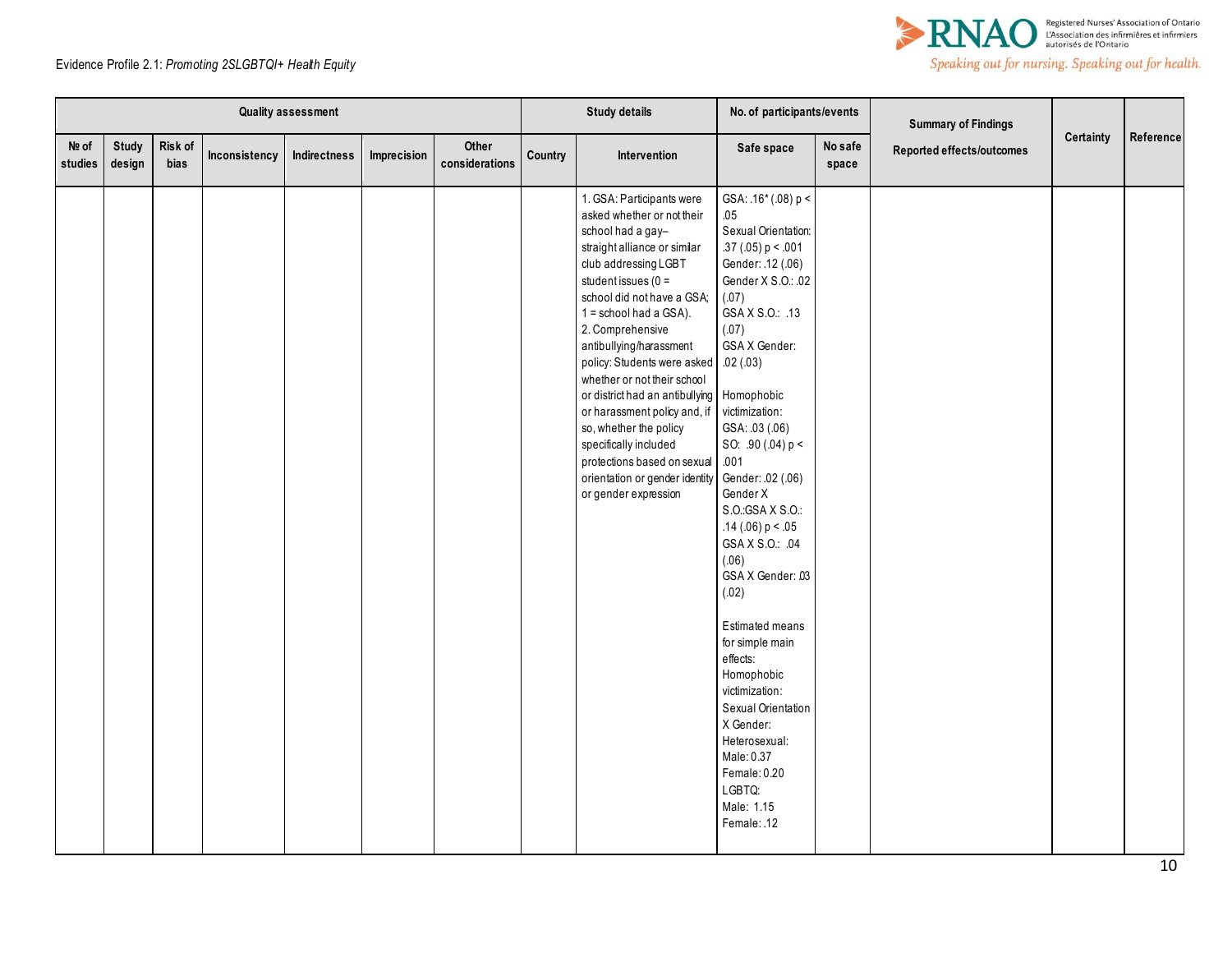

|                  |                 |                 |               | <b>Quality assessment</b> |             |                         |                     | <b>Study details</b>                            | No. of participants/events                                                                                                                                                                                                                                                                                                                                                                                                                                                                                                                                                                                                                                 |                  | <b>Summary of Findings</b>                                                                                                                                                                                                                                                                                                             |           |                                                       |
|------------------|-----------------|-----------------|---------------|---------------------------|-------------|-------------------------|---------------------|-------------------------------------------------|------------------------------------------------------------------------------------------------------------------------------------------------------------------------------------------------------------------------------------------------------------------------------------------------------------------------------------------------------------------------------------------------------------------------------------------------------------------------------------------------------------------------------------------------------------------------------------------------------------------------------------------------------------|------------------|----------------------------------------------------------------------------------------------------------------------------------------------------------------------------------------------------------------------------------------------------------------------------------------------------------------------------------------|-----------|-------------------------------------------------------|
| Nº of<br>studies | Study<br>design | Risk of<br>bias | Inconsistency | Indirectness              | Imprecision | Other<br>considerations | Country             | Intervention                                    | Safe space                                                                                                                                                                                                                                                                                                                                                                                                                                                                                                                                                                                                                                                 | No safe<br>space | Reported effects/outcomes                                                                                                                                                                                                                                                                                                              | Certainty | Reference                                             |
|                  |                 |                 |               |                           |             |                         | 8861:<br><b>USA</b> | 8861: SOGIE-inclusive<br>anti-bullying policies | 8861: Differences<br>in LGBT students'<br>feelings of safety<br>and victimization:<br>Mean (SE)<br>Feelings of safety:<br>No/unidentified<br>policy:<br>Sexual orientation:<br>$.68$ $(.02)$<br>Gender<br>expression: .48<br>(.02)<br>Generic policy:<br>Sexual orientation:<br>.66(.01)<br>Gender<br>expression: 45<br>(.01)<br>SOGIE-inclusive<br>policy:<br>Sexual orientation:<br>$.62$ . $(01)$<br>Gender<br>expression: 43<br>(.01)<br>Victimization based<br>on sexual<br>orientation:<br>No/unidentified<br>policy:<br>Verbal harassment<br>3.10(0.05)<br>Physical<br>harassment: 1.88<br>(04)<br>Physical assault:<br>1.44(03)<br>Generic policy: |                  | 8861: Policy type had significant main<br>effects on LGBT students' feelings of<br>safety based on sexual orientation<br>and feelings of safety based on<br>gender expression. Policy type also<br>had significant main effects on all 3<br>types of victimization based upon<br>students' sexual orientation and<br>gender expression |           | 8861: Kull,<br>Greytak,<br>Kosciw, et<br>al.,<br>2016 |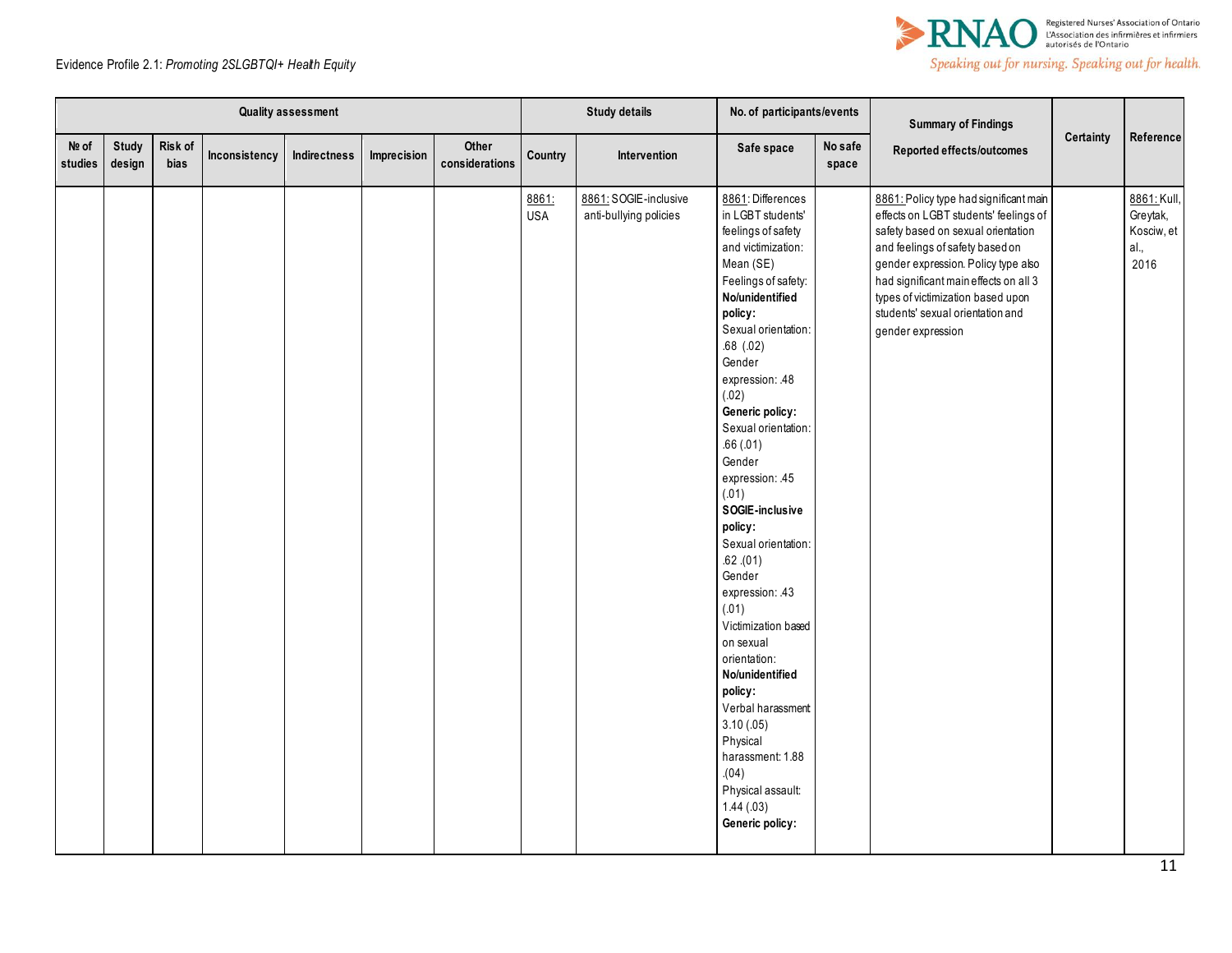

|                  |                 |                 |               | <b>Quality assessment</b> |             |                         |         | <b>Study details</b> | No. of participants/events                                                                                                                                                                                                                                                                                                                                                                                                                                                                                                                                                                                                                         |                  | <b>Summary of Findings</b> |           |           |
|------------------|-----------------|-----------------|---------------|---------------------------|-------------|-------------------------|---------|----------------------|----------------------------------------------------------------------------------------------------------------------------------------------------------------------------------------------------------------------------------------------------------------------------------------------------------------------------------------------------------------------------------------------------------------------------------------------------------------------------------------------------------------------------------------------------------------------------------------------------------------------------------------------------|------------------|----------------------------|-----------|-----------|
| Nº of<br>studies | Study<br>design | Risk of<br>bias | Inconsistency | Indirectness              | Imprecision | Other<br>considerations | Country | Intervention         | Safe space                                                                                                                                                                                                                                                                                                                                                                                                                                                                                                                                                                                                                                         | No safe<br>space | Reported effects/outcomes  | Certainty | Reference |
|                  |                 |                 |               |                           |             |                         |         |                      | Verbal harassment<br>3.07(.02)<br>Physical<br>harassment: 1.87<br>(02)<br>Physical assault:<br>1.40(.02)<br>SOGIE-inclusive<br>policy:<br>Verbal harassment<br>2.88(.02)<br>Physical<br>harassment: 1.71<br>(.02)<br>Physical assault:<br>1.32(02)<br>Victimization based<br>on gender<br>expression:<br>No/unidentified<br>policy:<br>Verbal harassment<br>2.59(.05)<br>Physical<br>harassment: 1.63<br>(.04)<br>Physical assault:<br>1.30(0.03)<br>Generic policy:<br>Verbal harassment<br>2.53(0.03)<br>Physical<br>harassment: 1.60<br>(.02)<br>Physical assault:<br>1.26(.01)<br>SOGIE-inclusive<br>policy:<br>Verbal harassment<br>2.41(.03) |                  |                            |           |           |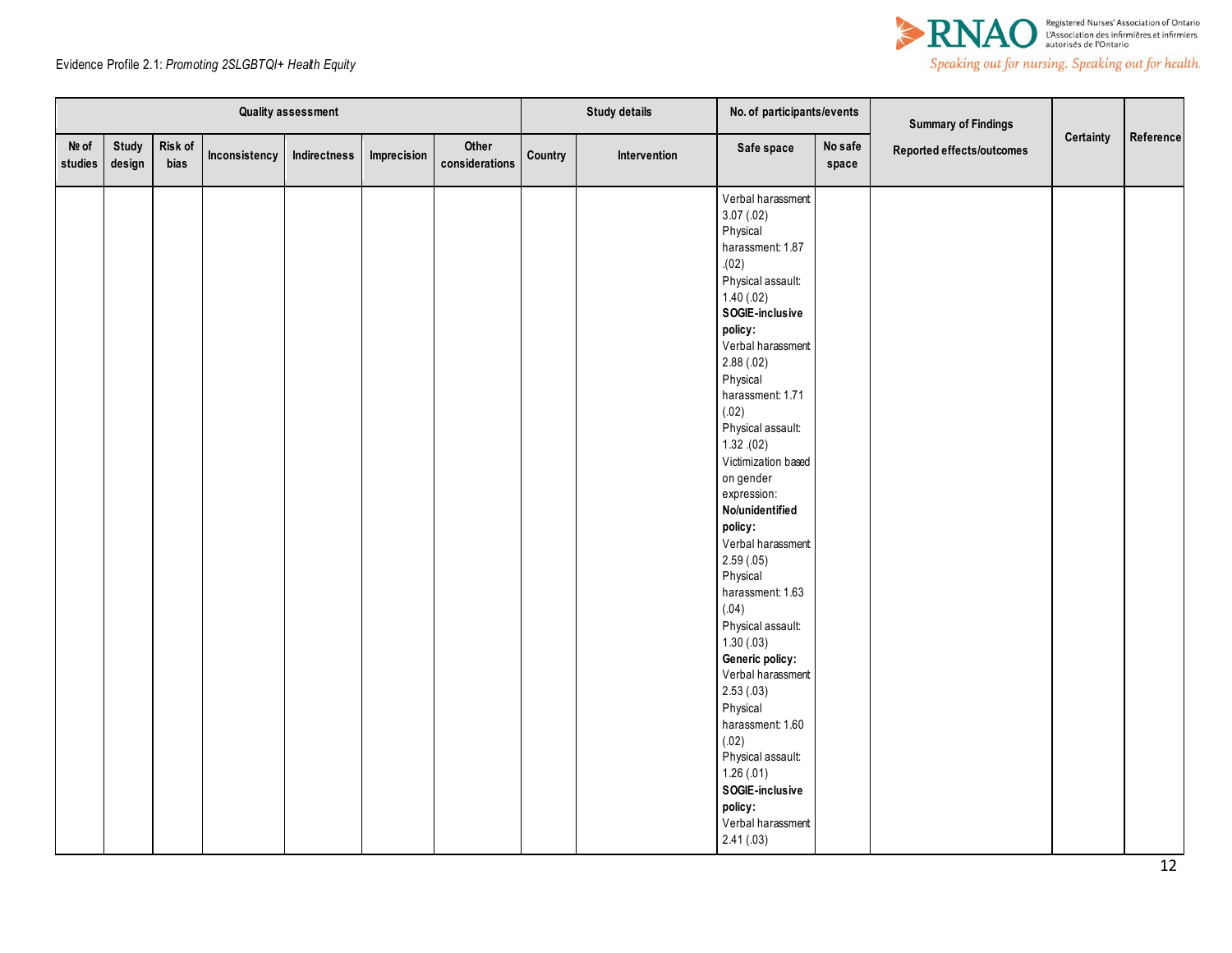

| <b>Quality assessment</b> |                        |                        |               |              |             |                         | <b>Study details</b>                       |                                                                                                                                                                                                                                                                                                                    | No. of participants/events                                                                                                                             |                  | <b>Summary of Findings</b>                                                                                                                                                                                                                                     |           |                                                                           |
|---------------------------|------------------------|------------------------|---------------|--------------|-------------|-------------------------|--------------------------------------------|--------------------------------------------------------------------------------------------------------------------------------------------------------------------------------------------------------------------------------------------------------------------------------------------------------------------|--------------------------------------------------------------------------------------------------------------------------------------------------------|------------------|----------------------------------------------------------------------------------------------------------------------------------------------------------------------------------------------------------------------------------------------------------------|-----------|---------------------------------------------------------------------------|
| Nº of<br>studies          | <b>Study</b><br>design | Risk of<br><b>bias</b> | Inconsistency | Indirectness | Imprecision | Other<br>considerations | <b>Country</b>                             | Intervention                                                                                                                                                                                                                                                                                                       | Safe space                                                                                                                                             | No safe<br>space | Reported effects/outcomes                                                                                                                                                                                                                                      | Certainty | Reference                                                                 |
|                           |                        |                        |               |              |             |                         | 2436:<br><b>USA</b>                        | 2436: a supportive<br>school climate is measured<br>with multiple items;<br>one item is the presence of a<br>Gay-Straight Alliance<br>(GSA), an organized group<br>promoting social<br>identification among gay<br>youth and positive<br>support of gay identification<br>by members of the<br>straight community. | Physical<br>harassment: 1.53<br>(.02)<br>Physical assault:<br>2.59(.02)<br>2436: Hedges g for<br>homophobic<br>victimization: 0.04<br>$(-0.06 - 0.13)$ |                  | 2436: There was no difference of<br>homophobic victimization with or<br>without a GSA                                                                                                                                                                          |           | 2436:<br>Davis,<br>Stafford<br>and Pullig,<br>2014                        |
|                           |                        |                        |               |              |             |                         | 6008:<br><b>USA</b><br>3293:<br><b>USA</b> | 6008: participation in Gay-<br>Straight Alliance (GSA)-<br>related social justice<br>activities, GSA<br>presence, and GSA<br>membership.<br>3293: Presence of a GSA                                                                                                                                                | 6008: Hedges' g<br>fear for safety: -<br>$0.20$ (-0.49-0.10)<br>3293: Hedges' g                                                                        |                  | 6008: Fear for safety is negatively<br>associated with presence of a GSA<br>(favours presence of a GSA) though<br>the confidence interval is wide.<br>3293: Fear for safety is negatively<br>associated with presence of a GSA<br>(favours presence of a GSA). |           | 6008:<br>Toomey<br>and<br>Russell,<br>2013<br>3293:<br>Toomey,<br>McGuire |
|                           |                        |                        |               |              |             |                         |                                            |                                                                                                                                                                                                                                                                                                                    | fear for safety: -<br>$0.12$ (-0.26-0.02)<br>Hedges' g<br>homophobic<br>victimization: 0.08<br>$(-0.06 - 0.22)$                                        |                  | Homophobic victimization is slightly<br>associated with a GSA (favours no<br>presence of a GSA) however the<br>confidence interval is wide.                                                                                                                    |           | and<br>Russell.<br>2012                                                   |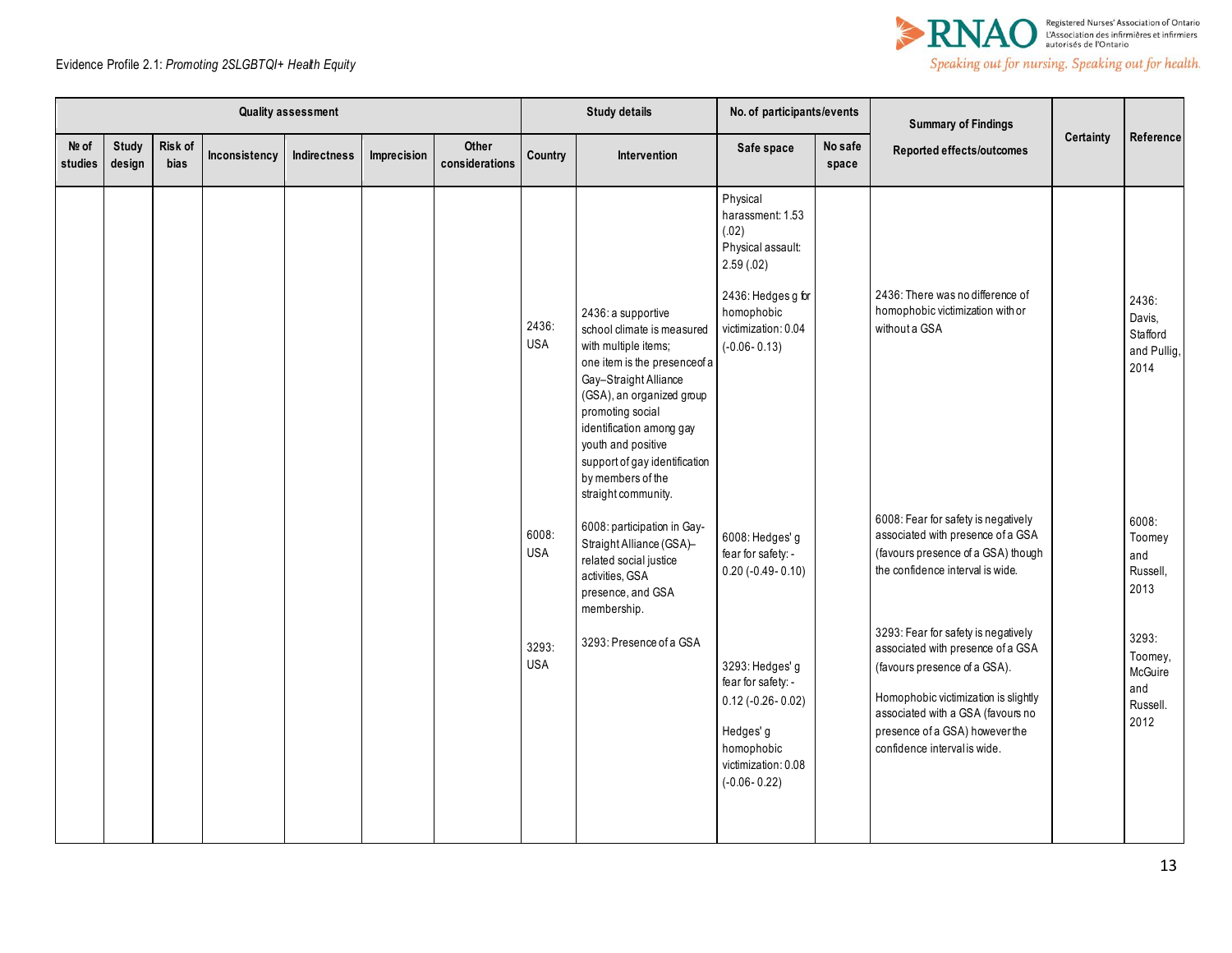

a Studies were assessed using the ROBINS-I risk of bias tool. Two studies were rated as serious risk of bias, two were rated as moderate risk of bias. Reasons for downgraded including inadequate controlling for confounding and missing data. We downgraded by 1.

<sup>f</sup> All studies included were from an indirect school setting. We downgraded by 1.

**b** Majority of studies had a positive direction of effect. Studies used a variety of outcome measures for attendance of students or return and retention of patients. We downgraded by 0.5.

<sup>c</sup> All studies were from an indirect school setting. We downgraded by 1.0.

d Studies were assessed using the ROBINS-I risk of bias tool. Studies were assessed using the ROBINS-I risk of bias tool. Eight studies were rated as serious risk of bias, six were rated as moderate risk of bias and two were rated as critical risk of bias. Reasons for downgraded including inadequate controlling for confounding variables and missing data. We downgraded by 1.

<sup>e</sup> Majority of studies had a positive direction of effect. Studies used a variety of outcome measures for perceived safety included varying definitions of bullying, harassment and victimization as well as variable likert scales and timeframes. We downgraded by 0.5.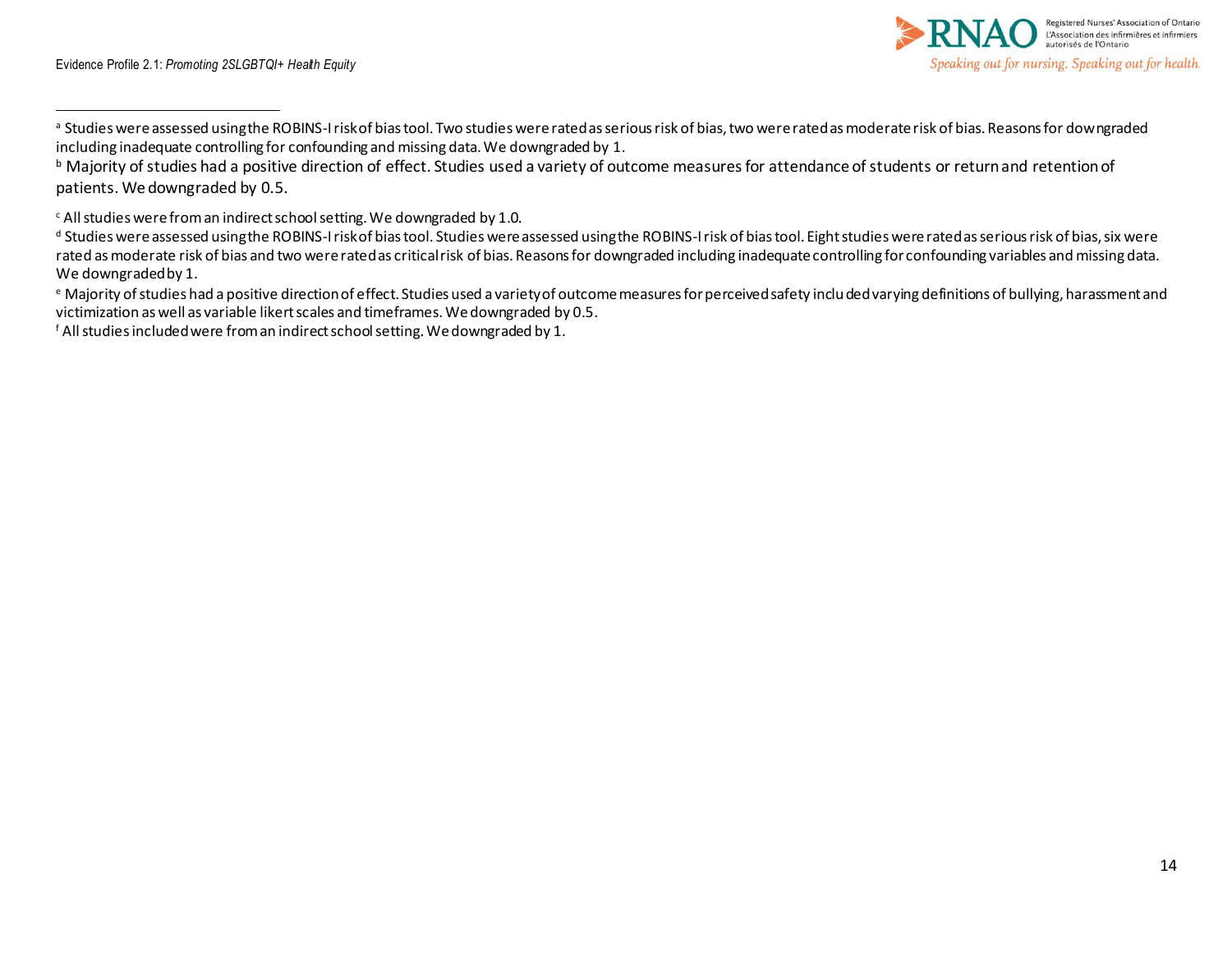

#### **CERQual Evidence Profile**

**Recommendation Question**: Should the creation of safe spaces in health-care organizations (including schools) for 2SLGBTQI+ persons be recommended? **Recommendation 2.1:** The expert panel recommends schools create safer spaces for students that include gender and sexuality alliances (GSAs).

**Aim:** To explore the perceived benefits of safe spaces for 2SLGBTQI+ persons on perceived safety and patient experience.

**Bibliography:** 1325, 1435, 2040, 2317, 2318, 2656, 5012

## **Findings: Findings:**

**GSAs:** LGBTQ participants described the important role GSAs had in creating a sense of community, peer support and LGBTQ advocacy.

**Bathrooms**: Participants expressed a need for gender-neutral bathrooms (1325, 1435, 2040)

| <b>Studies</b>                                                                                                                                                                   | <b>Included study</b>                                                                                                                                                                                                                                                             |                                                                                        | <b>CERQual Assessment</b>  | <b>Overall CERQual</b>     | <b>Explanation of Judgement</b>   |                                                        |                                                                                                                                               |  |  |
|----------------------------------------------------------------------------------------------------------------------------------------------------------------------------------|-----------------------------------------------------------------------------------------------------------------------------------------------------------------------------------------------------------------------------------------------------------------------------------|----------------------------------------------------------------------------------------|----------------------------|----------------------------|-----------------------------------|--------------------------------------------------------|-----------------------------------------------------------------------------------------------------------------------------------------------|--|--|
| contributing to<br>the Finding                                                                                                                                                   | designs                                                                                                                                                                                                                                                                           | Assessment of<br>Methodological<br>Limitations                                         | Assessment of<br>Relevance | Assessment of<br>Coherence | Assessment of<br>Adequacy of Data | Assessment of<br>Confidence                            |                                                                                                                                               |  |  |
| 1325: Porta et<br>al., 2017a<br>1435: Porta et<br>al., 2017b<br>2040: Elliott,<br>2016<br>2317:<br>McCormick et<br>al., 2015<br>2318: Roe, 2015<br>2656: St John et<br>al., 2014 | 1325: In-depth<br>interviews<br>(go along<br>interviews)<br>thematic analysis<br>1435: In-depth<br><i>interviews</i><br>(go along<br>interviews)<br>thematic analysis<br>2040:<br>participant<br>observations,<br>short<br>interviews,<br>informal<br>conversations, in-<br>depth | Moderate concerns<br>(3 studies with some<br>concerns and 3 with<br>high risk of bias) | No concerns                | No concerns                | No concerns                       | $\oplus \oplus \oplus \bigcirc$<br>Moderate confidence | The finding was graded as<br>moderate confidence due to<br>moderate concerns over<br>methodological limitations of<br>the individual studies. |  |  |